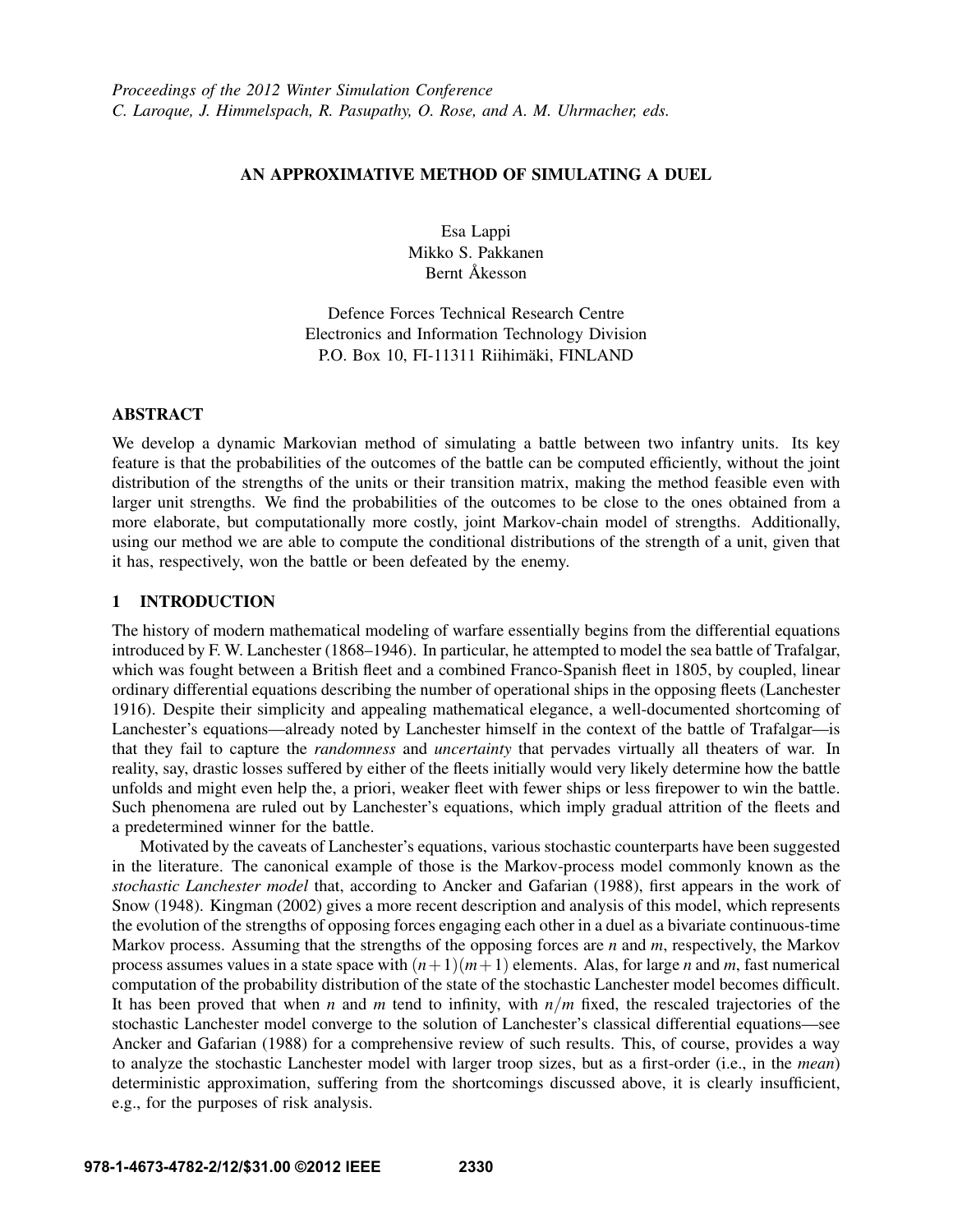In this paper, we present a numerically efficient, approximative, Markovian method of modeling a duel, which is computationally feasible even with larger troop strengths. The method is geared towards providing the key probabilities that the battle is won by either of the troops involved in the duel or that both are defeated—which is typically unlikely, though. The novel feature of this method is that the computation of the probabilities of the outcomes of the battle can be done using a simple recursion, which does not require knowledge of the full joint distribution of the strengths of the troops nor the associated state transition matrix. One needs to keep track only of the conditional marginal distributions of strengths given that the battle continues. Furthermore, the conditional distributions of the strengths of a unit, given that it has won the battle or been defeated, respectively, can be computed in a similar recursive fashion rather efficiently.

The results of this paper are a part of the ongoing development of *Sandis* combat simulation software (Lappi 2008). Sandis is a land warfare simulator developed and used by Finnish Defence Forces to model combat scenarios involving military units ranging from platoons to brigades, with strengths ranging from (roughly) 20 to 3000 soldiers. It comprises detailed models of the armament and equipment of the troops, effects of direct and indirect fire (with fragmenting ammunition), medical evacuation in the battle field, and electronic warfare. Mathematically, Sandis is based on Markovian modeling of the probability distributions the strengths of the involved units. Currently, only marginal distributions of the strengths of the units in a scenario are computed and the probable outcome of the battle needs to be judged solely based on them, e.g., by comparing the expected values. While the actual probabilities of friendly or enemy forces winning are, thus, not readily available in the current version of Sandis, a *manual* method of deriving them has been recently described by Lappi (2012). The refined method described in this paper will be used as a foundation for a proper duel simulation feature that will be implemented in future versions of Sandis.

# 2 MATHEMATICAL FRAMEWORK

Consider a duel between Blue and Red infantry, fought with *direct-fire* weaponry (e.g., rifles or machine guns). Let us denote by  $B_t$  and  $R_t$  the strengths of the Blue and Red units, respectively, at time  $t = 0, 1, \ldots, T$ , where  $T \in \mathbb{N}$  is the total number of time steps in the simulation. The initial strengths  $B_0 \in \mathbb{N}$  and  $R_0 \in \mathbb{N}$ are deterministic constants, whereas the subsequent strengths are random variables. Neither of the units receive any reinforcements during the battle, so we have  $B_t \le B_{t-1}$  and  $R_t \le R_{t-1}$ . Both units have their respective minimal strengths  $\underline{b} \in \{1, \ldots, B_0\}$  and  $\underline{r} \in \{1, \ldots, R_0\}$  to be operational. If the strength of the unit falls below this threshold, the unit is unable to continue the battle and is considered defeated. In this case, the strengths of the units are frozen to signify the end of the battle. (What happens after that—are the remaining soldiers of the defeated unit captured as *prisoners of war*, or are they able to retreat—is beyond the scope of our modeling problem.) Formally, if we have  $B_t < \underline{b}$  or  $R_t < \underline{r}$  for some *t*, then  $B_s = B_t$  and  $R_s = R_t$  for all  $s \geq t$ . At any given time *t*, there are four distinct possibilities for the state of the battle:

- the battle continues,  $C_t = \{B_t \geq b, R_t \geq r\},\$
- Blue troops have won,  $W_{B,t} = \{B_t \geq b, R_t \leq t\},\$
- Red troops have won,  $W_{R,t} = \{B_t < \underline{b}, R_t \geq \underline{r}\},\$
- both troops are defeated,  $D_t = \{B_t < \underline{b}, R_t < \underline{r}\}.$

Since  $B_t$  and  $R_t$  take decreasing trajectories due to attrition, it follows that the probability of  $C_t$  will decrease and the probabilities of the terminal states, or *outcomes*,  $W_{B,t}$ ,  $W_{R,t}$ , and  $D_t$  will increase over time.

It should be stressed that we have chosen to interpret Blue and Red here as *infantry* units and measure their strengths in terms of individual *soldiers* merely to provide an illustrative exposition. Indeed, our simulation method is not necessarily restricted to infantry—being equally applicable to the modeling of, e.g., *armored warfare* using the interpretation that the strengths are the numbers of operational *tanks* involved.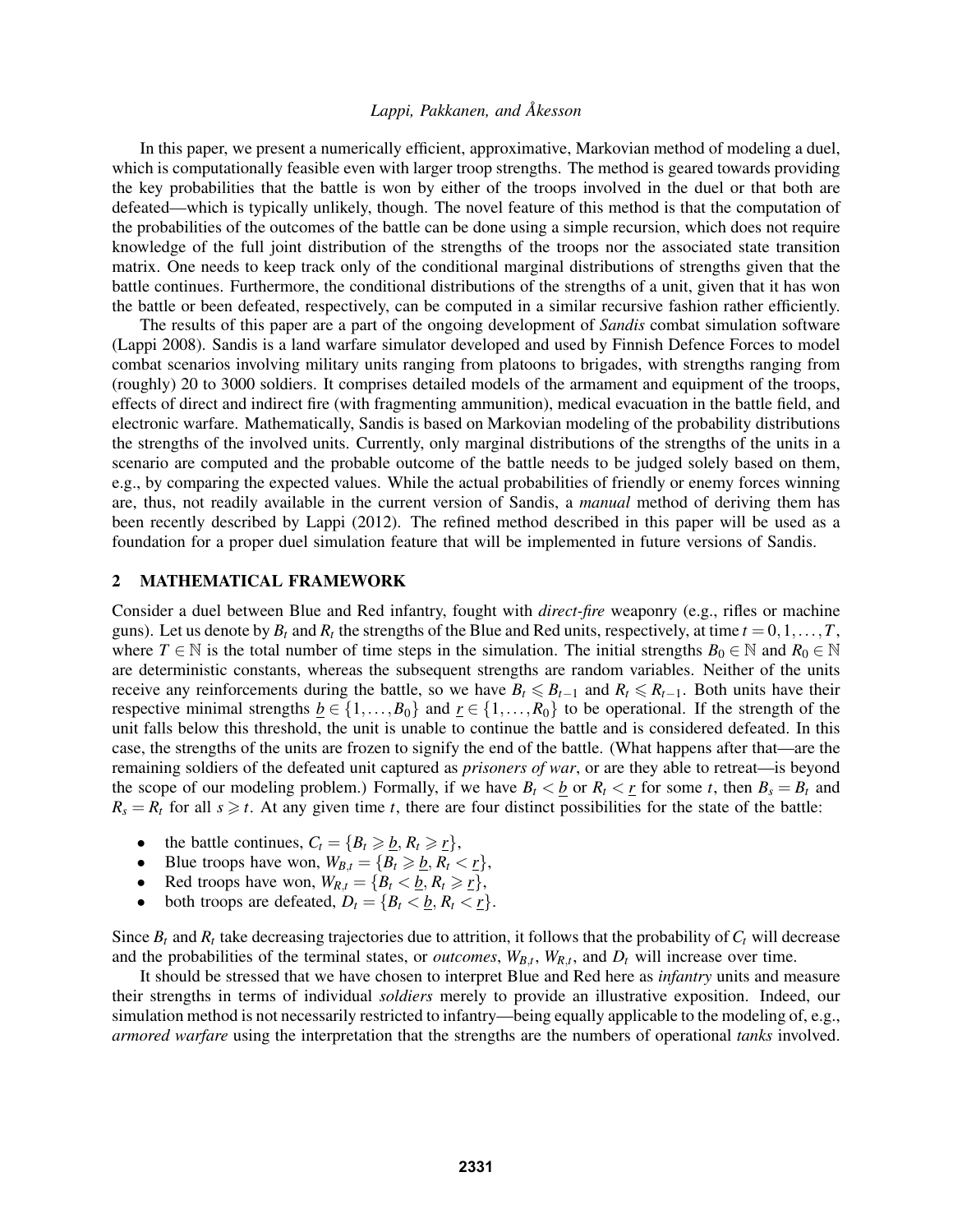### 2.1 Reference Method

We first describe a reference method of defining a probability model for the evolution of the strengths  $(B_t, R_t)$  of the units over time. It is a generalization of the *point-fire* model employed by the current version of Sandis (Lappi and Pottonen 2006), and bears some similarity to the stochastic Lanchester model. We shall denote the associated probabilities by *P*. With the reference method, the *t*-th time step of the simulation is taken as follows.

- 1. In the beginning of the time step, the strengths of the units are  $B_{t-1}$  and  $R_{t-1}$ , respectively.
- 2. Each Blue (resp. Red) soldier fires independently  $\lambda_B > 0$  (resp.  $\lambda_R > 0$ ) rounds, on average, directed randomly and evenly at the  $R_{t-1}$  (resp.  $B_{t-1}$ ) targets that consist of the enemy soldiers.
- 3. The probability that a round fired by a Blue (resp. Red) soldier produces a hit that incapacitates an enemy soldier is  $p_B \in (0,1)$  (resp.  $p_R \in (0,1)$ ).
- 4. In the end of the time step, soldiers that have suffered incapacitating hits are removed from the battle field and new strengths  $B_t$  and  $R_t$  are computed.

In accordance to this procedure, the strengths  $(B_t, R_t)$  follow a Markov chain with binomial transition probabilities

$$
P[B_t = b, R_t = r | B_{t-1} = b_{-1}, R_{t-1} = r_{-1}] = {b_{-1} \choose b_{-1} - b} \pi_R(b_{-1}, r_{-1})^{b_{-1} - b} \left(1 - \pi_R(b_{-1}, r_{-1})\right)^b
$$

$$
\times {r_{-1} \choose r_{-1} - r} \pi_B(b_{-1}, r_{-1})^{r_{-1} - r} \left(1 - \pi_B(b_{-1}, r_{-1})\right)^r \tag{1}
$$

if *b*<sub>−1</sub>  $\geq b$ , *b*<sub>−1</sub>  $\geq b$ , *r*<sub>−1</sub>  $\geq$  *r*, and *r*<sub>−1</sub>  $\geq$  *r*, where

$$
\pi_B(b_{-1},r_{-1})=1-(1-p_B)^{\frac{\lambda_B b_{-1}}{r_{-1}}}\quad\text{and}\quad\pi_R(b_{-1},r_{-1})=1-(1-p_R)^{\frac{\lambda_R r_{-1}}{b_{-1}}}.
$$

Otherwise, we set

$$
P[B_t = b, R_t = r | B_{t-1} = b_{-1}, R_{t-1} = r_{-1}] = \begin{cases} 1, & \text{if } b = b_{-1} \text{ and } r = r_{-1}, \\ 0, & \text{if } b \neq b_{-1} \text{ or } r \neq r_{-1}. \end{cases}
$$
(2)

Note that, mathematically, the strengths  $B_t$  and  $R_t$  are *conditionally* independent, given the previous strengths  $B_{t-1}$  and  $R_{t-1}$ , that is,

$$
P[B_t = b, R_t = r | B_{t-1} = b_{-1}, R_{t-1} = r_{-1}] =
$$
  

$$
P[B_t = b | B_{t-1} = b_{-1}, R_{t-1} = r_{-1}] P[R_t = r | B_{t-1} = b_{-1}, R_{t-1} = r_{-1}]
$$

for any  $b, b_{-1} \in \{0, 1, \ldots, B_0\}$  and  $r, r_{-1} \in \{0, 1, \ldots, R_0\}$ . For an introduction to the conditional independence property, we refer to Pfeiffer (1978).

Equations (1) and (2) give us the entries of the state transition matrix of the Markov chain  $(B_t, R_t)$ under *P*. Thus, numerical evaluation of the joint distribution of  $(B_t, R_t)$  boils down to multiplying the initial (degenerate) distribution vector of  $(B_0, R_0)$  by the state transition matrix *t* times. Probabilities of the states  $C_t$ ,  $W_{B,t}$ ,  $W_{R,t}$ , and  $D_t$  can then be calculated from the joint distribution. The state transition matrix is  $(B_0+1)(R_0+1) \times (B_0+1)(R_0+1)$ -dimensional, but relatively sparse, so for small initial strengths *B*<sup>0</sup> and *R*0, the construction of the matrix and the subsequent multiplications are manageable from the computational point of view. However, with larger initial strengths, the computational burden grows rapidly, which motivates a search for more efficient methods of simulating the battle, as discussed above.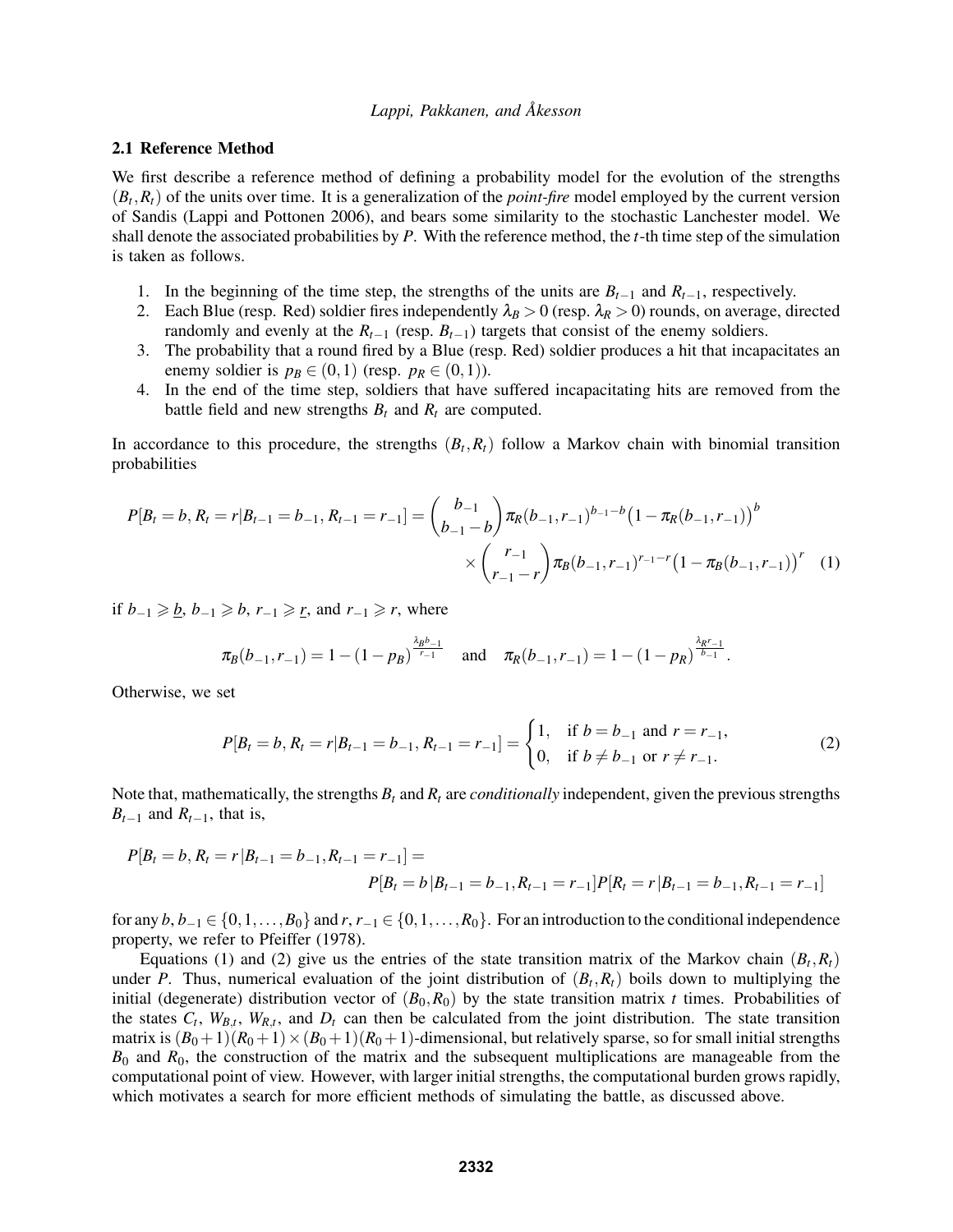### 2.2 Approximative Method

We now present the approximative method of defining a probability model for  $(B_t, R_t)$ , which aims to be close to the reference model at least in terms of probabilities of the state of the battle. We shall denote by  $\bar{P}$  the probabilities associated to this approximative method. The method relies on the mathematical assumption that for any  $t = 1, 2, ..., T$  the strengths  $B_t$  and  $R_t$  of the units are conditionally independent given that *the battle has continued at time t*  $-1$ , that is,

$$
\bar{P}[B_t = b, R_t = r | C_{t-1}] = \bar{P}[B_t = b | C_{t-1}] \bar{P}[R_t = r | C_{t-1}].
$$
\n(3)

We take the *t*-th time step as with the reference method, except that we draw the previous strengths of Blue and Red troops independently from the *marginal conditional distributions*  $\bar{P}[B_{t-1} = b_{-1} | C_{t-1}]$  and  $\overline{P}[R_{t-1} = r_{-1} | C_{t-1}]$ , respectively. Thus, we set

$$
\bar{P}[B_t = b | C_{t-1}] = \sum_{b_{-1} = b}^{B_0} \sum_{r_{-1} = r}^{R_0} \bar{P}[B_{t-1} = b_{-1} | C_{t-1}] \bar{P}[R_{t-1} = r_{-1} | C_{t-1}]
$$
\n
$$
\times \left(\begin{array}{c} b_{-1} \\ b_{-1} - b \end{array}\right) \pi_R(b_{-1}, r_{-1})^{b_{-1} - b} \left(1 - \pi_R(b_{-1}, r_{-1})\right)^b, \quad (4)
$$

where the  $\pi_R(b_{-1}, r_{-1})$  and the associated parameters are as in the reference model. For  $\bar{P}[R_t = r|C_{t-1}]$ we specify an analogous formula. As the battle continues only if the Blue strength is above *b*, we have

$$
\bar{P}[B_t = b|C_t] = \begin{cases} \frac{\bar{P}[B_t = b|C_{t-1}]}{\bar{P}[B_t \ge b|C_{t-1}]}, & \text{if } b \ge b, \\ 0, & \text{if } b < \underline{b}, \end{cases}
$$
(5)

and an analogous expression for  $\bar{P}[R_t = r|C_t]$ .

Let us look into the key properties of the approximative method. Since  $C_t \subset C_{t-1}$ , by conditional independence (3), we may update the probability that the battle continues through

$$
\bar{P}[C_t] = \bar{P}[C_t \cap C_{t-1}] = \bar{P}[B_t \geq \underline{b}|C_{t-1}] \bar{P}[R_t \geq \underline{r}|C_{t-1}] \bar{P}[C_{t-1}].
$$

Moreover, we have

$$
\bar{P}[B_t = b, R_t = r] = \bar{P}[B_t = b | C_{t-1}] \bar{P}[R_t = r | C_{t-1}] \bar{P}[C_{t-1}] + \bar{P}[B_{t-1} = b, R_{t-1} = r]
$$
(6)

provided that  $b < b$  or  $r < r$ . This identity enables us to evaluate recursively the decisive probabilities  $\overline{P}[B_t = b, R_t = r]$ , where  $b < \underline{b}$  or  $r < \underline{r}$ , without keeping track of the whole joint distribution of  $(B_t, R_t)$ . This procedure requires only a record of the marginal conditional distributions  $\bar{P}[B_t = b | C_{t-1}]$  and  $\bar{P}[R_t = r | C_{t-1}]$ up to the *t*-th time step. From (6) we immediately obtain recursive formulae for the probabilities of the terminal states of the battle:

$$
\bar{P}[W_{B,t}] = \bar{P}[B_t \geq b|C_{t-1}]\bar{P}[R_t < \underline{r}|C_{t-1}]\bar{P}[C_{t-1}] + \bar{P}[W_{B,t-1}],\tag{7}
$$

$$
\bar{P}[W_{R,t}] = \bar{P}[B_t < \underline{b}|C_{t-1}]\bar{P}[R_t \geq \underline{r}|C_{t-1}]\bar{P}[C_{t-1}] + \bar{P}[W_{R,t-1}],\tag{8}
$$

and

$$
\bar{P}[D_t] = \bar{P}[B_t < \underline{b}|C_{t-1}]\bar{P}[R_t < \underline{r}|C_{t-1}]\bar{P}[C_{t-1}] + \bar{P}[D_{t-1}].\tag{9}
$$

Recall that, initially,  $\bar{P}[W_{B,0}] = \bar{P}[W_{R,0}] = \bar{P}[D_0] = 0.$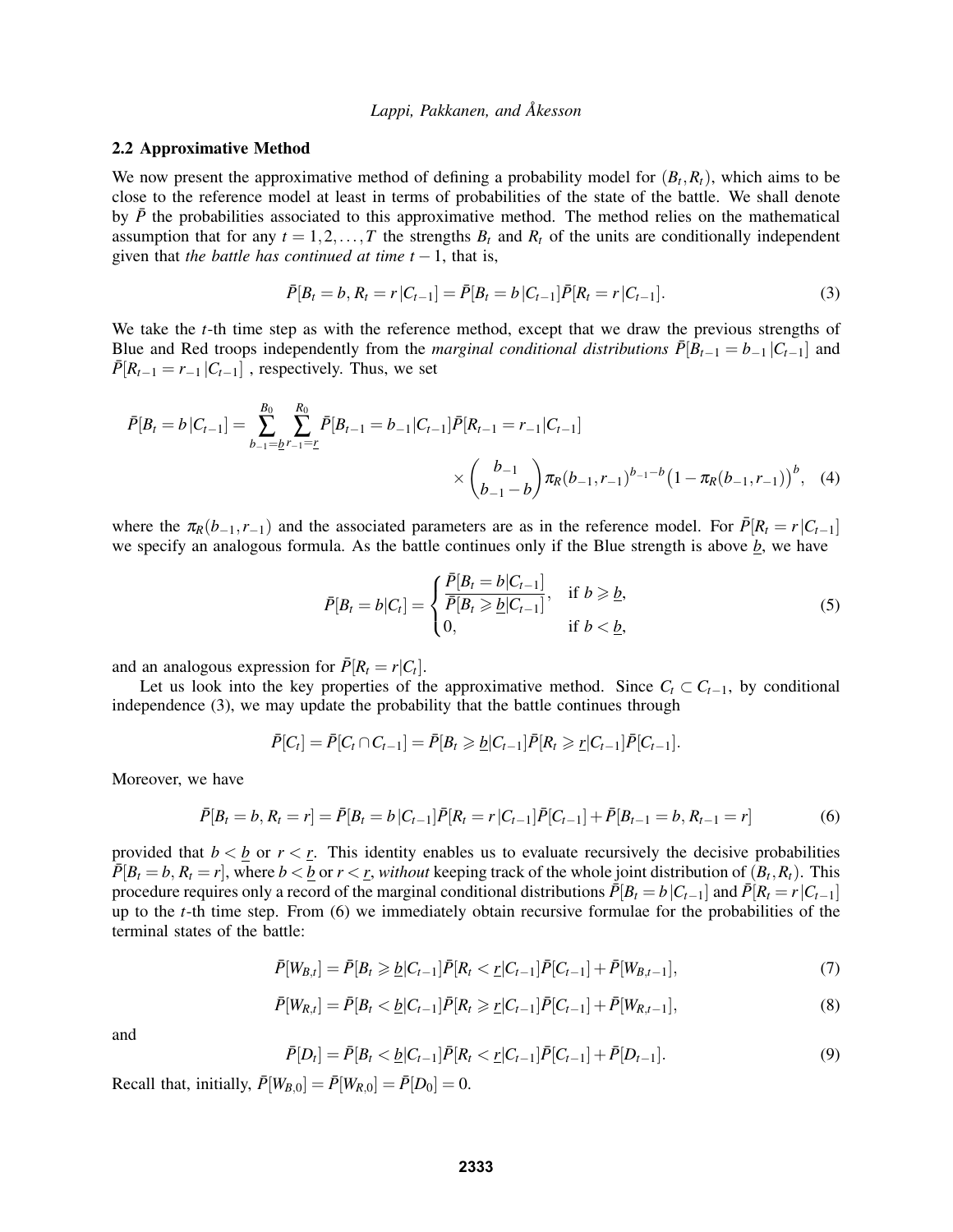### 2.3 Conditional Distributions of Strengths

In addition to the probabilities of the states of the battle, we are interested in the *conditional distributions* of the strength of a unit *given that it has won or been defeated*, respectively. With the reference method, such distributions can be easily obtained from the joint distribution of  $(B_t, R_t)$ , whereas with the approximative one, we can easily derive recursive formulae, akin to (7), (8), and (9), for them. The conditional distribution of the strength of Blue troops given that they have won satisfies

$$
\bar{P}[B_t = b | W_{B,t}] = \frac{\bar{P}[B_t = b | C_{t-1}] \bar{P}[R_t < \underline{r} | C_{t-1}] \bar{P}[C_{t-1}] + \bar{P}[B_{t-1} = b | W_{B,t-1}] \bar{P}[W_{B,t-1}]}{\bar{P}[W_{B,t}]}
$$
\n
$$
(10)
$$

for  $b \geq b$ , whereas the distribution given that they are defeated satisfies

$$
\bar{P}[B_t = b | D_t \cup W_{R,t}] = \frac{\bar{P}[B_t = b | C_{t-1}] \bar{P}[C_{t-1}] + \bar{P}[B_{t-1} = b | D_{t-1} \cup W_{R,t-1}] (\bar{P}[D_{t-1}] + \bar{P}[W_{B,t-1}])}{\bar{P}[D_t] + \bar{P}[W_{R,t}]} \tag{11}
$$

for  $b < \underline{b}$ . The initial distributions  $\overline{P}[B_0 = b | W_{B,0}]$  and  $\overline{P}[B_0 = b | D_0 \cup W_{R,0}]$  cannot be defined unambiguously, as  $\bar{P}[W_{B,0}] = \bar{P}[W_{R,0}] = \bar{P}[D_0] = 0$ , but this is not an issue because their contribution to (10) and (11) is multiplied by zero in any case. Again, analogous formulae hold for the strength of Red troops.

#### 3 NUMERICAL RESULTS

We evaluated the accuracy of the approximative method relative to the reference method with numerical experiments. Specifically, we studied how closely the methods match when we compute the probabilities of the states of the battle or the conditional distributions of the strength of a unit, given that it has won or been defeated, respectively.

### 3.1 Example Scenario

To illustrate the output of the methods, we first made a simple experiment involving Blue and Red platoons, initially with  $B_0 = 26$  and  $R_0 = 30$  soldiers, respectively. To make the scenario more even, we compensated for the larger initial strength of Red by assuming that the marksmanship of Blue soldiers is superior and setting  $p_B = 0.03$  and  $p_R = 0.02$ , respectively. These parameter values are comparable to typical hitting probabilities recorded in field experiments involving infantry, armed with assault rifles (Lappi and Pottonen 2006, Lappi and Vulli 2008). Moreover, we set the firing rates to be equal,  $\lambda_B = \lambda_R = 2$ . Finally, we used the typical criterion that a platoon is no longer operational if at least half of its soldiers have been hit in an incapacitative way, implying that  $b = 14$  and  $r = 16$ , respectively.

Figure 1 displays the trajectories of the probabilities of the states and the conditional distributions, computed using both methods, in this scenario. We observe that with both methods, the battle ends and, thus, the outcome is clear with overwhelming probability after  $T = 25$  time steps. The approximative method gives a slightly exaggerated picture of the outcome of the battle—in the sense that it overestimates the probability of Blue winning and, conversely, underestimates the probability of Red winning. Compared to the reference method, the approximative method gives more pessimistic conditional distributions of the strength, given that the platoon has won—in the sense that the probability mass is shifted towards lower strength. However, in terms of the conditional distributions, given that the platoon is defeated, the methods are in close agreement.

### 3.2 Experiment with Varied Parameter Values

To gain an understanding of how the approximation error varies across the parameter space, we made a more elaborate experiment using a two-dimensional gridded design, varying the parameters of Red troops, viz.  $R_0$  (between 10 and 50) and  $p_R$  (between 0.002 and 0.032) over  $41 \times 41 = 1681$  design points. For Blue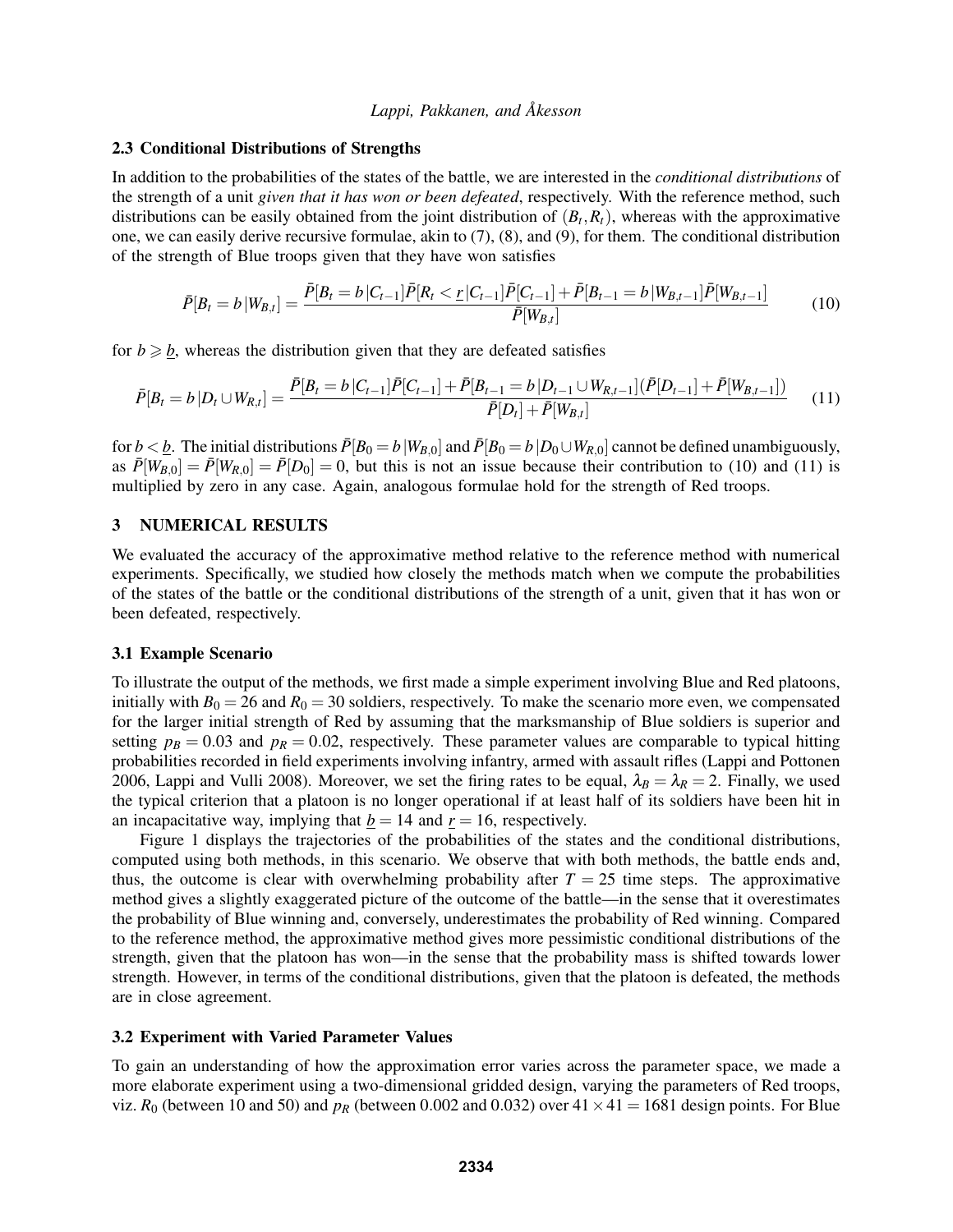

Strength of Blue troops, given that they have won Strength of Blue troops, given that they are defeated



Strength of Red troops, given that they have won Strength of Red troops, given that they are defeated



Figure 1: Top: evolution of the probabilities of the states of the battle according to the approximative method (solid lines) and to the reference method (dashed lines). Bottom: the conditional distributions of the strengths of the platoons. Values of the parameters:  $T = 25$ ,  $B_0 = 26$ ,  $p_B = 0.03$ ,  $\lambda_B = 2$ ,  $\underline{b} = 14$ ,  $R_0 = 30$ ,  $p_R = 0.02$ ,  $\lambda_R = 2$ , and  $r = 16$ .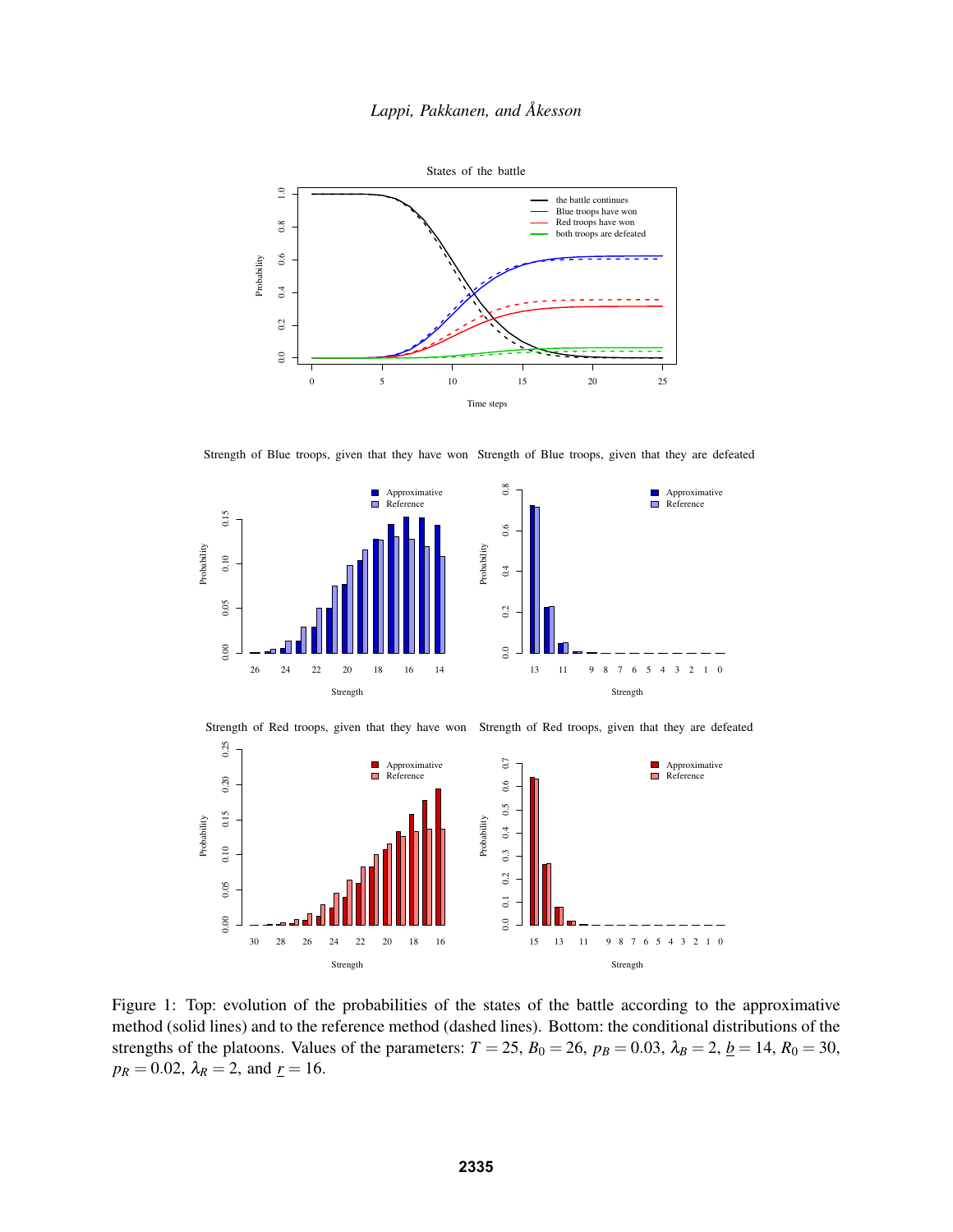



Figure 2: Probabilities of the states of the battle, as given by the approximative method (left column) and the corresponding error relative to the reference method (right column). Values of the other parameters:  $T = 500$ ,  $B_0 = 30$ ,  $p_B = 0.02$ ,  $\lambda_B = 1$ ,  $b = 16$ ,  $\lambda_R = 1$ , and  $r = \lfloor R_0/2 \rfloor + 1$ , where  $\lfloor \cdot \rfloor$  stands for the floor function.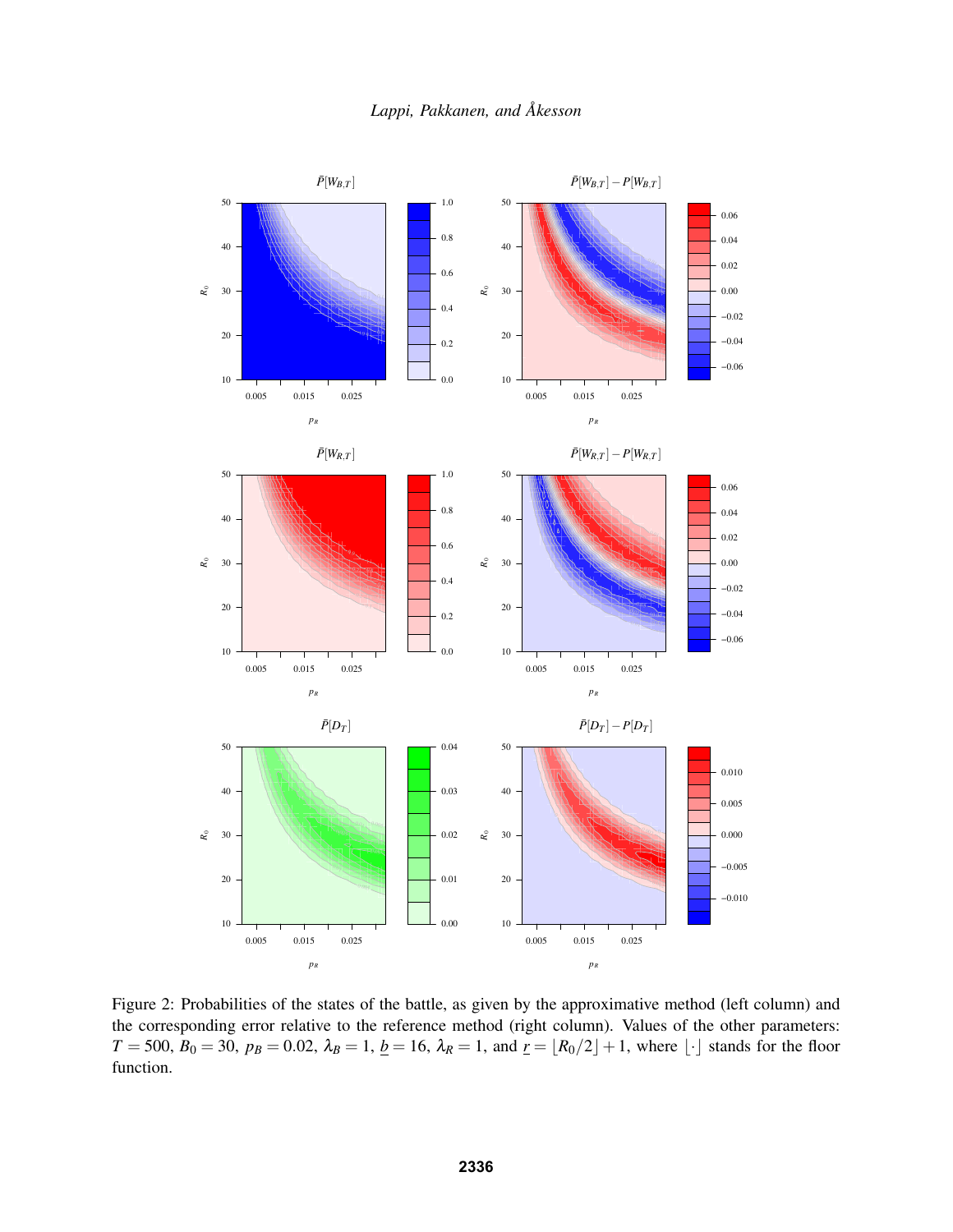

Figure 3: Error of the approximative method relative to the reference method with conditional distributions of the strengths. Values of the other parameters:  $T = 500$ ,  $B_0 = 30$ ,  $p_B = 0.02$ ,  $\lambda_B = 1$ ,  $b = 16$ ,  $\lambda_R = 1$ , and  $\underline{r} = |R_0/2| + 1$ , where  $|\cdot|$  stands for the floor function.

troops, we fixed  $B_0 = 30$  and  $p_B = 0.02$ . As before, we used the criterion that a unit is no longer operational if at least half of its soldiers have been hit in an incapacitative way. Thus,  $b = 16$  and  $r = \lfloor R_0/2 \rfloor + 1$ , where  $|x| = \max\{k \in \mathbb{Z} : k \leq x\}$ , for  $x \in \mathbb{R}$ , stands for the floor function. Parameters  $\lambda_B$  and  $\lambda_R$  were set to unity. The number of time steps,  $T = 500$ , was chosen as to ensure that the probability of the battle continuing at *T* would be negligible. Indeed, we found that both  $\bar{P}[C_T]$  and  $P[C_T]$  were less than 10<sup>-70</sup> across all design points.

Figure 2 displays contour plots of the probabilities of the terminal states of the battle obtained using the approximative method and the corresponding errors relative to the reference method. As expected, the probability of that Blue troops have won increases as the initial strength  $R_0$  of Red troops and their hitting probability  $p_R$  decreases (and for Red troops, vice versa). The probability that both units end up being defeated is rather low, being less than 0.04 in all design points. The highest values are obtained when Blue and Red have roughly equal initial strengths or when Blue troops outnumber Red slightly, but the difference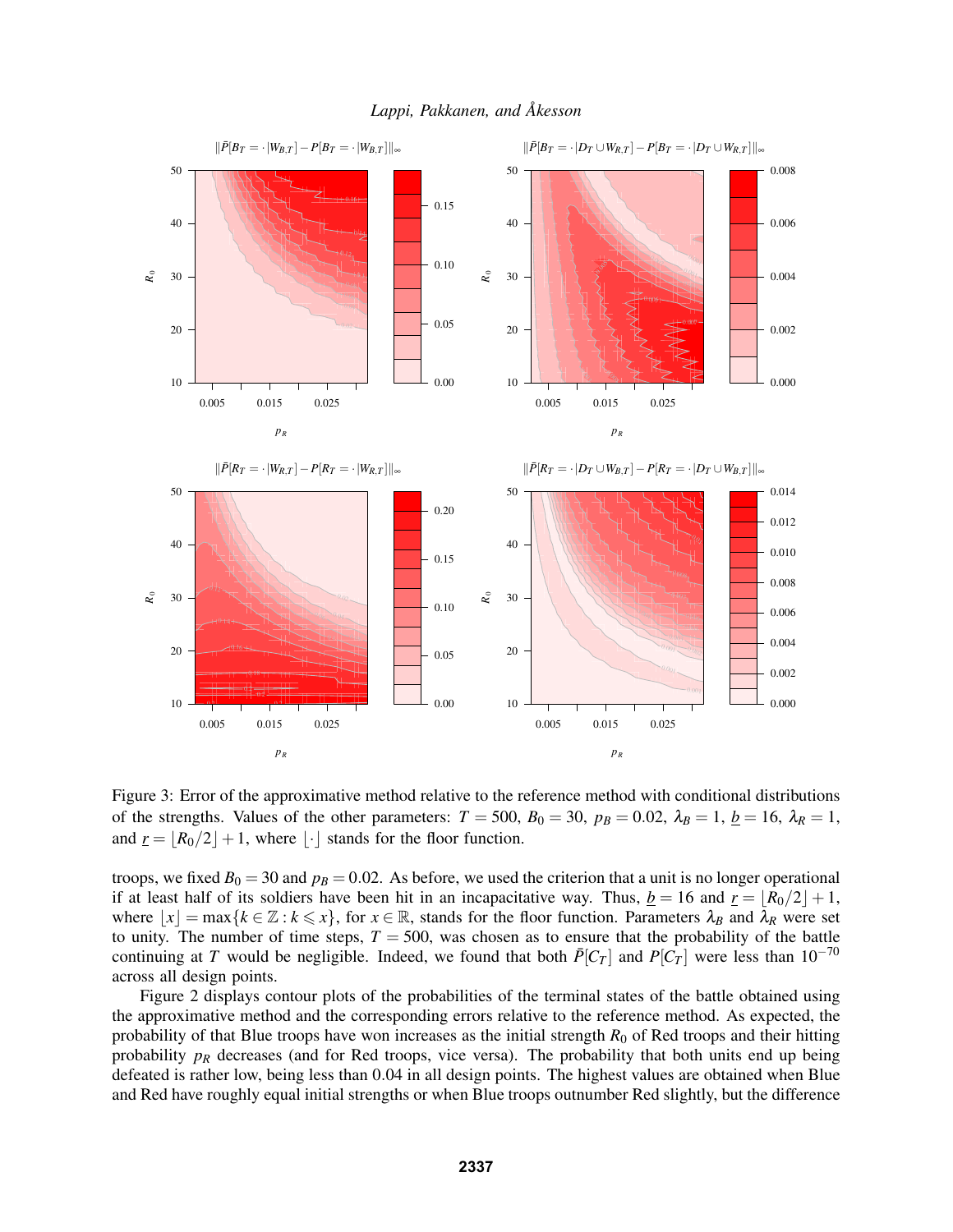is offset by Red troops' higher hitting probability. In the plots of errors, we observe consistently the pattern that was already evident in Figure 1: the approximative method slightly exaggerates the probability that the more-likely winner has won. However, for practical purposes the magnitude of error is small, being less than 0.07 in all design points. When the winning probability is close to unity, the error essentially disappears.

Contour plots of the error of the approximative method for the conditional distributions of the strengths are displayed in Figure 3. To measure the magnitude of the error, we used the maximum norm of finite dimensional vectors,

$$
||x||_{\infty} = \max_{0 \le i \le d} |x_i|, \quad \text{for } x = (x_1, \dots, x_d) \in \mathbb{R}^d,
$$

that simply gives the maximal distance of the point probabilities in the compared distributions. The conditional distributions, given that the unit has won, exhibit errors of magnitude at most 0.07. However, a glance at Figure 2 reveals that the largest errors actually appear in the regions of the parameter space where the conditioning event occurs with very low probability. In such cases the conditional distribution would be of limited informational value, anyway. The errors of conditional distributions, given that the unit is defeated, are smaller. This is largely due to the fact that the probability mass of these distributions is tightly concentrated to values immediately below the thresholds *b* and *r* leaving less room for error.

The numerical experiments were made using prototype implementations of the methods, written in R programming language (R Development Core Team 2011). They were not particularly optimized in terms of performance, so only very tentative performance comparisons can be made based on the current experiments. With this caveat in mind, even for moderate initial strengths—e.g. with  $B_0 = 26$  and  $R_0 = 30$ , as in the first illustrative experiment—the observed run times of the reference method were roughly 100-fold compared to the approximative one.

## 4 CONCLUSIONS

We have introduced an approximative Markovian method of modeling a duel between two infantry units. The method is based on the mathematical assumption that, in each time step of the simulation, the strengths of the units are conditionally independent, given that the battle continues after the preceding time step. This assumption allows us to compute the probabilities of the outcomes of the battle in an efficient recursive manner. The conditional distributions of the strength of a unit, given that it has won the battle or been defeated, respectively, can be computed in a similar way. We compared numerically the approximative method to a more elaborate reference method that entails modeling the strengths of the units jointly as Markov chain, requiring the joint distribution of the strengths to be evaluated in each time step. The key finding is that the approximative method performs efficiently and its output is numerically close and qualitatively parallel to the one obtained from the reference method.

Based on this study, we find the approximative method to be accurate enough to be used a foundation for a duel simulation feature, to be implemented in future versions of Sandis combat simulation software. As a further theoretical work, it would be of interest to study, whether there exist a simple analytical bound for the error of the approximative method. This could then be output by Sandis, as a quick measure of robustness, whenever the duel simulation is performed.

### **REFERENCES**

- Ancker, C. J., and A. V. Gafarian. 1988. "The Validity of Assumptions Underlying Current Uses of Lanchester Attrition Rates". Technical Report TRAC-WSMR-TD-7-88, US Army TRADOC Analysis Command-WSMR, White Sands Missile Range, New Mexico.
- Kingman, J. F. C. 2002. "Stochastic Aspects of Lanchester's Theory of Warfare". *Journal of Applied Probability* 39:455–465.
- Lanchester, F. W. 1916. *Aircraft in Warfare: the Dawn of the Fourth Arm*. London: Constable and Company, Ltd.